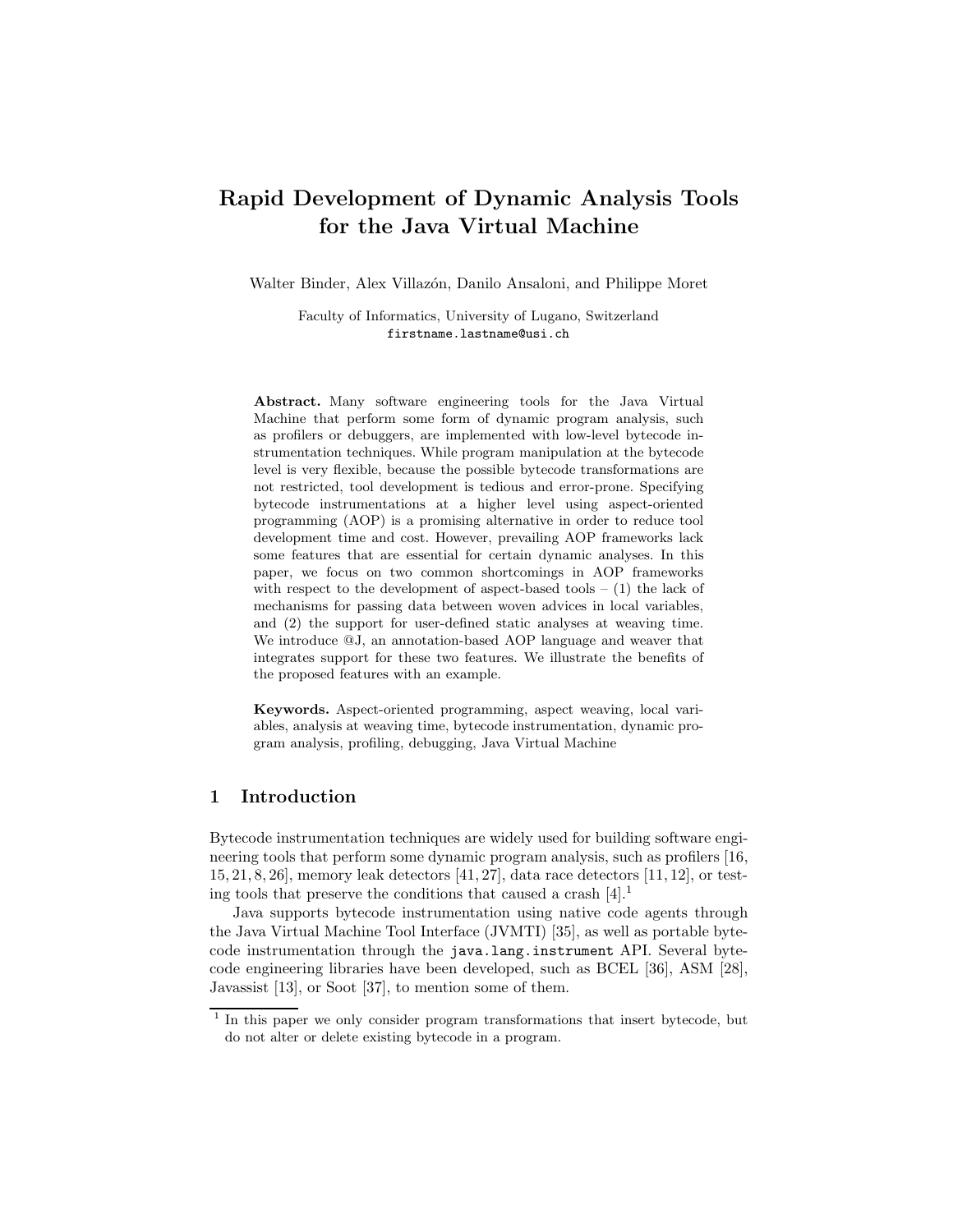However, because of the low-level nature of bytecode and of bytecode engineering libraries, the implementation of new instrumentation tools can be difficult and error-prone, often requiring high development and testing effort. For example, a frequent mistake is the incorrect update of exception handler tables, which may result in instrumented code that passes many tests, but may later fail under particular conditions. As another drawback of low-level instrumentation techniques, the resulting software engineering tools are often complex and difficult to maintain and to extend.

Aspect-oriented programming (AOP) [23] enables the specification of crosscutting concerns in applications, avoiding related code that is scattered throughout methods, classes, or components. Traditionally, AOP has been used for disposing of "design smells", such as needless repetition, and for improving maintainability of applications. AOP has also been successfully applied to the development of software engineering tools, such as profilers, debuggers, or testing tools  $[30,6,40]$ , which in many cases can be specified as aspects<sup>2</sup> in a concise manner. Hence, in a sense, AOP can be regarded as a versatile approach for specifying certain program instrumentations at a high level, hiding low-level implementation details, such as bytecode manipulation, from the programmer.

However, current AOP frameworks have not been especially designed for the implementation of instrumentation-based software engineering tools. Some important features are missing, limiting the program instrumentations that can be expressed as aspects. We found the following two features, which are not supported by prevailing AOP frameworks such as AspectJ [22], essential in various case studies where we have tried applying AOP for recasting instrumentationbased software engineering tools as aspects.

- **–** Data passing between advices that are woven into the same method using local variables. In many instrumentation-based tools, local variables are allocated to pass data between different instrumentation sites in the code. While AspectJ's around advice allows passing data generated by code inserted before a join point to code inserted after a join point, it is not possible to pass data in local variables between different join points, such as from a "before call" advice to an "after execution" advice.
- **–** Execution of custom analysis code, which only depends on static information, at weaving time. Many instrumentation-based tools perform some specific analysis to determine whether and how a particular join point shall be instrumented. For example, the listener latency profiler LiLa [21] analyses the class hierarchy to determine whether an invoked method is declared in a listener interface; only in that case the method invocation is profiled. While AspectJ lacks support for user-defined analyses at weaving time, some other AOP frameworks, such as SCoPE [3], provide such features (see Section 5 for details).

<sup>2</sup> Aspects specify *pointcuts* to intercept certain points in the execution of programs (so-called *join points*), such as method calls, fields access, etc. *Advices* are executed *before*, *after*, or *around* the intercepted join points. Advices have access to contextual information of the join points.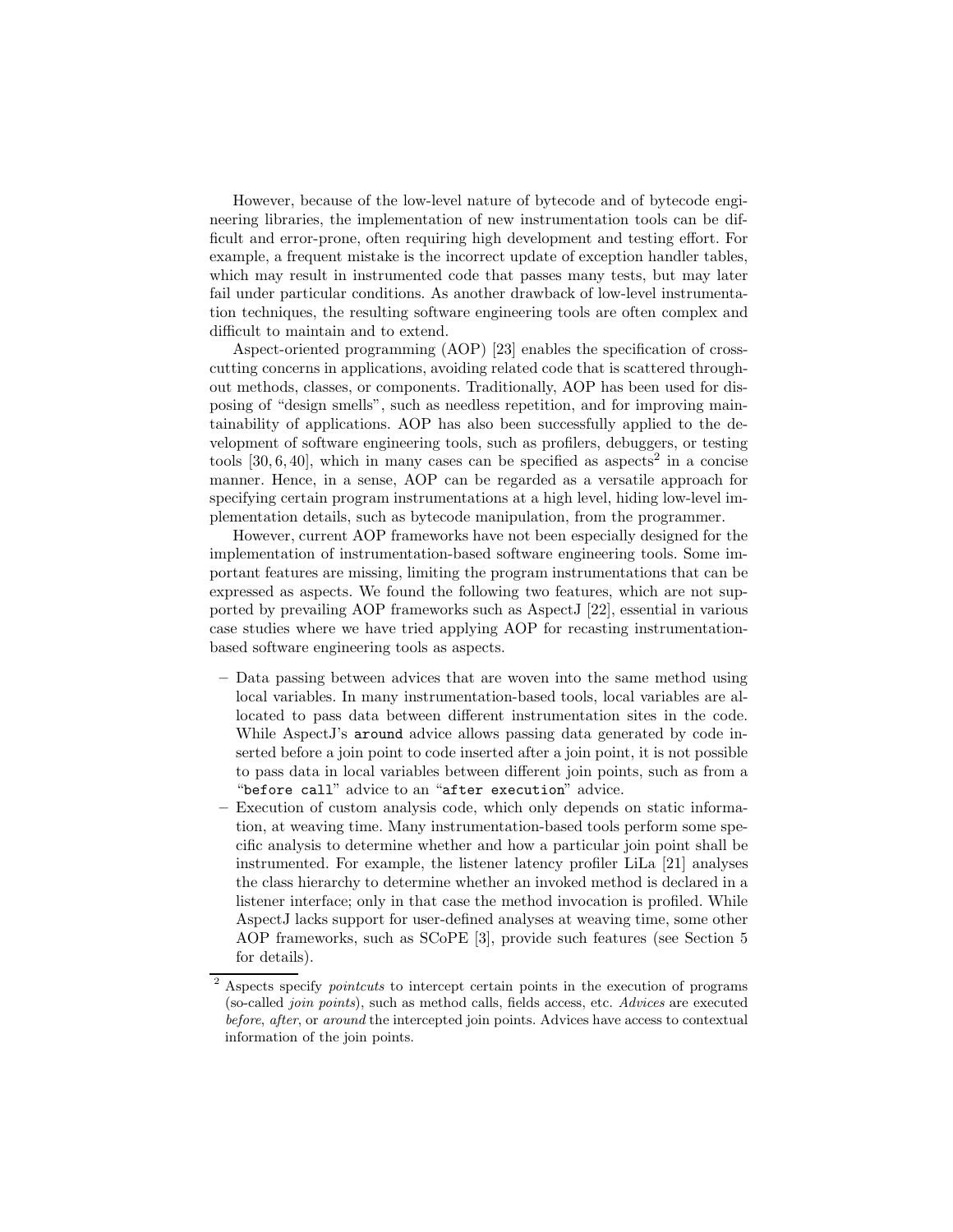In order to provide these missing features in an AOP framework, we are designing @J (Aspect Tools in Java), an annotation-based aspect language and weaver, especially intended for easing the implementation of instrumentationbased software engineering tools. @J supports many AspectJ constructs (in AspectJ's annotation version, which we will call @AspectJ in this paper), and the implementation of the @J weaver reuses the code of the @AspectJ weaver as much as possible. In this paper, we focus on the new constructs offered by @J that are not available in @AspectJ.

In @J, instrumentations are expressed as *code snippets*<sup>3</sup> which are woven at bytecode positions specified by the snippet programmer. By default, snippets are inlined in the woven code. @J supports *invocation-local variables*, allowing snippets that are woven into the same method body to pass data in local variables [38]. @J snippets may access context information, such as static or dynamic join point instances, in the same way as in @AspectJ.

@J supports *executable snippets*, allowing the expression of custom static analyses that are executed at weaving time. An executable snippet may only access static context information. By storing values in invocation-local variables, an executable snippet can pass the results of a static analysis to other inlined snippets. Apart from writing to invocation-local variables, executable snippets must not have any side effects. An executable snippet is woven by inserting a bytecode sequence that assigns the values to invocation-local variables that the snippet has generated upon execution at weaving time. As snippets can be composed, the code inserted in a woven method at a particular bytecode position may consist of an arbitary sequence of inlined and executable snippets. Hence, custom static analyses can be embedded within inlined code snippets. For a more detailed discussion of @J features, we refer to [9].

This paper is structured as follows: Section 2 summarizes the design goals underlying @J. Section 3 discusses the distinguishing language features of @J. Section 4 gives an example @J program, illustrating the use of @J's special features. Section 5 discusses related work, and Section 6 concludes this paper.

# **2 Design Goals**

In this section we summarize the design goals underlying @J.

**– Expressiveness:** @J is designed to allow the expression of a wide range of instrumentation-based software engineering tools. We have explored a large variety of case studies in the profiling and debugging domains in order to determine the necessary features. Examples include the dynamic metrics collector \*J [16], the NetBeans Profiler [27], the latency listener profiler LiLa [21], the testing tool ReCrash [4], and the Eclipse plugin Senseo that

<sup>3</sup> In @J we always use the term "snippet" instead of "advice" for the code to be executed at an intercepted join point, because we found it more intuitive for programming instrumentation-based software engineering tools.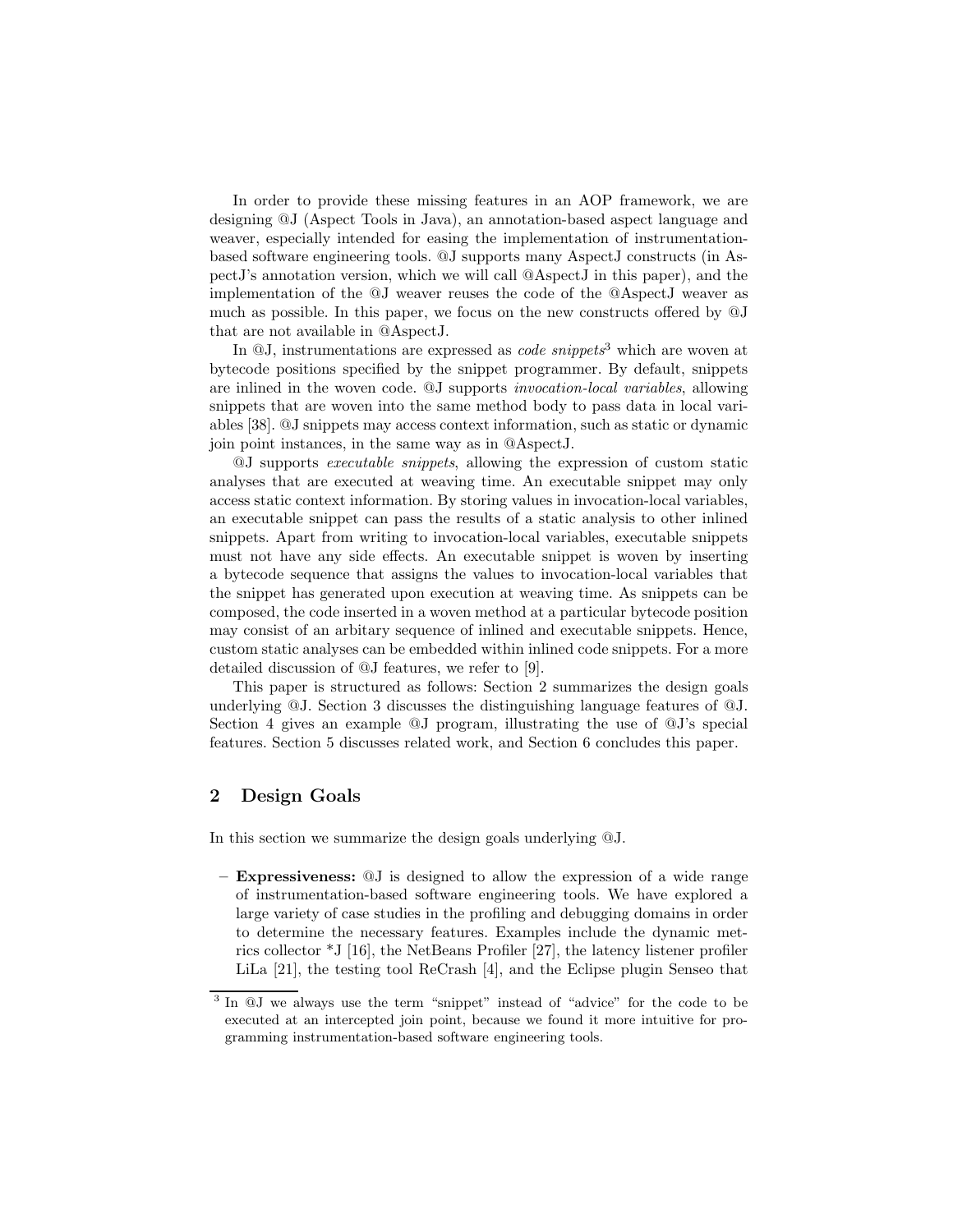collects various dynamic metrics and runtime type information [33]. @J allows recasting the considered case studies as compact snippets that can be easily extended.

- **Efficiency:** @J shall enable the construction of efficient software engineering tools that offer the same level of runtime performance as tools programmed with low-level bytecode engineering libraries.
- **Portability and compatibility:** @J is implemented in pure Java. Snippets may be implemented in pure Java, too. Hence, snippet-based tools can be run in any standard Java Virtual Machine (JVM) (JDK 1.5 or higher). This is important, as we do not want to constrain tool users to employ a particular JVM. Snippet-based tools can be integrated into the users' preferred software development environment.
- **Full method coverage:** For many instrumentation-based dynamic analysis tools, such as profilers or memory leak detectors, it is essential that the instrumentation covers all methods executing in the JVM (which have a bytecode representation), including methods in dynamically generated or loaded classes, as well as in the Java class library. In addition, in some cases it is desirable to intercept also the execution of native methods. To ensure full method coverage,  $@J$  is based on the FERRARI framework<sup>4</sup> [7], which is also the basis of the MAJOR aspect weaver [39,40].<sup>5</sup> Optionally, FERRARI can make use of native method prefixing, offered by the JVMTI [35] (which however requires JDK 1.6 or higher), in order to wrap native methods with bytecode versions that are amenable to snippet weaving.

# **3 @J Features**

In this section, we firstly summarize the features of @AspectJ that are also supported in  $\mathcal{Q}J$ , and secondly explain the new features of  $\mathcal{Q}J$  that are complementary to @AspectJ.

#### **3.1 Supported @AspectJ Features**

@J supports @AspectJ pointcuts, as well as before and after advices. Static and dynamic join points are supported in the same way as in @AspectJ.

@J does not support non-singleton aspect instances using per\* clauses (e.g., per-object or per-control flow aspect association), because @J snippets are either inlined or executed at weaving time.

@AspectJ's around advice is not supported in @J. The @AspectJ weaver implements the around advice by inserting wrapper methods in woven classes [20], which can cause problems when weaving the Java class library. For instance,

<sup>4</sup> http://www.inf.usi.ch/projects/ferrari/

<sup>5</sup> FERRARI prevents the execution of inserted code during JVM bootstrapping. That is, during the bootstrapping phase, @J snippets are not executed. However, full method coverage is guaranteed for the whole execution of a program's main thread, and for all threads spawned by the program.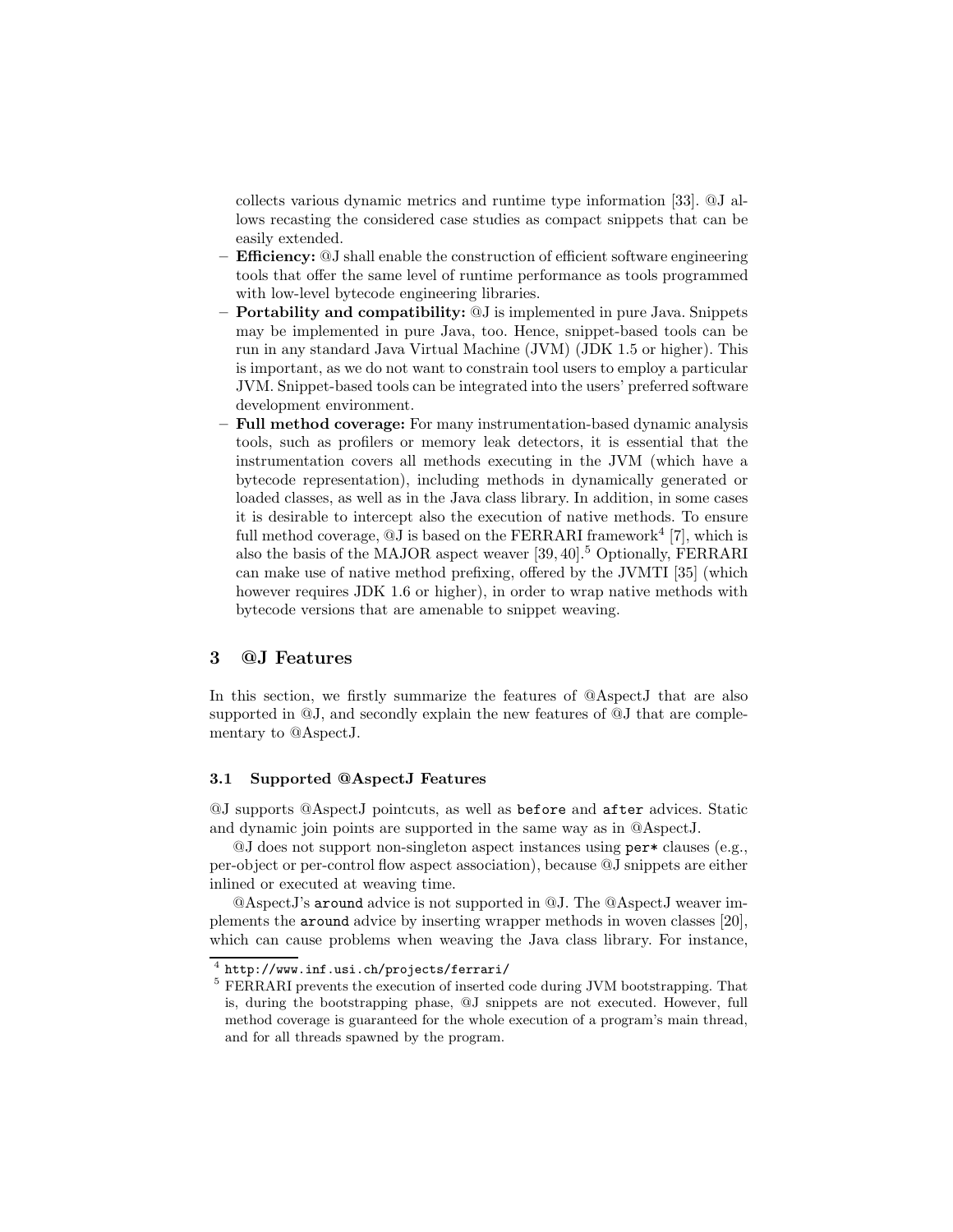in Sun's HotSpot JVMs there is a bug that limits the insertion of methods in java.lang.Object. <sup>6</sup> Moreover, wrapping certain methods in the Java class library breaks stack introspection in many recent JVMs, including Sun's HotSpot JVMs and IBM's J9 JVM [26,40]; usually, there is no public documentation indicating those methods in the class library that must not be wrapped. Hence, the use of around advices would compromise weaving with full method coverage in many common, state-of-the-art JVMs. Nonetheless, with the aid of invocation-local variables, it is possible to emulate a common use of around advices as a combination of before and after advices.

Static cross-cutting (inter-type declarations) [22] enables explicit structural modifications, such as changes of the class hierarchy or insertions of new fields and methods. In contrast to AspectJ without annotations, @AspectJ restricts the possibilities of static cross-cutting. For instance, in @AspectJ, it is not possible to insert fields in existing classes.

#### **3.2 Snippets and their Composition**

While an aspect in @AspectJ starts with an @Aspect annotation, an @J class is annoted with @J, which can take some extra annotation parameters.

Snippets are public static methods with void return type annotated with @BeforeSnippet, @AfterSnippet, @AfterReturningSnippet, or @AfterThrowingSnippet. These @J annotations correspond to @Before, @After, @AfterReturning, respectively @AfterThrowing advice methods in @AspectJ, but may take some additional annotation parameters. In @J, snippets may be woven only before or after a join point; in contrast to @AspectJ, @J does not support weaving around a join point. The @J snippet annotations support the optional boolean parameter execute for indicating whether a snippet is to be inlined (default, execute=false) or executed at weaving time (execute=true).

In contrast to @AspectJ, snippets are always static in @J. Since snippets are inlined or executed at weaving time, it is not possible to change the snippets associated with a program at runtime. In contrast, the standard @AspectJ weaver inserts invocations of advice methods instead of inlining their bodies. The approach taken by @AspectJ has the benefit that the aspect association can be changed at runtime. However, for the purpose of @J, we consider static snippets appropriate, because snippet inlining is a prerequisite for passing data between snippets woven into the same method using local variables.

If multiple snippets match a join point, the @J programmer must specify the precedence of snippets. To this end, the @J snippet annotations support an optional integer parameter order (snippets with smaller order value come first). Weaving produces an error, if the order of multiple matching snippets is insufficiently specified.

 $6$  http://bugs.sun.com/bugdatabase/view\_bug.do?bug\_id=6583051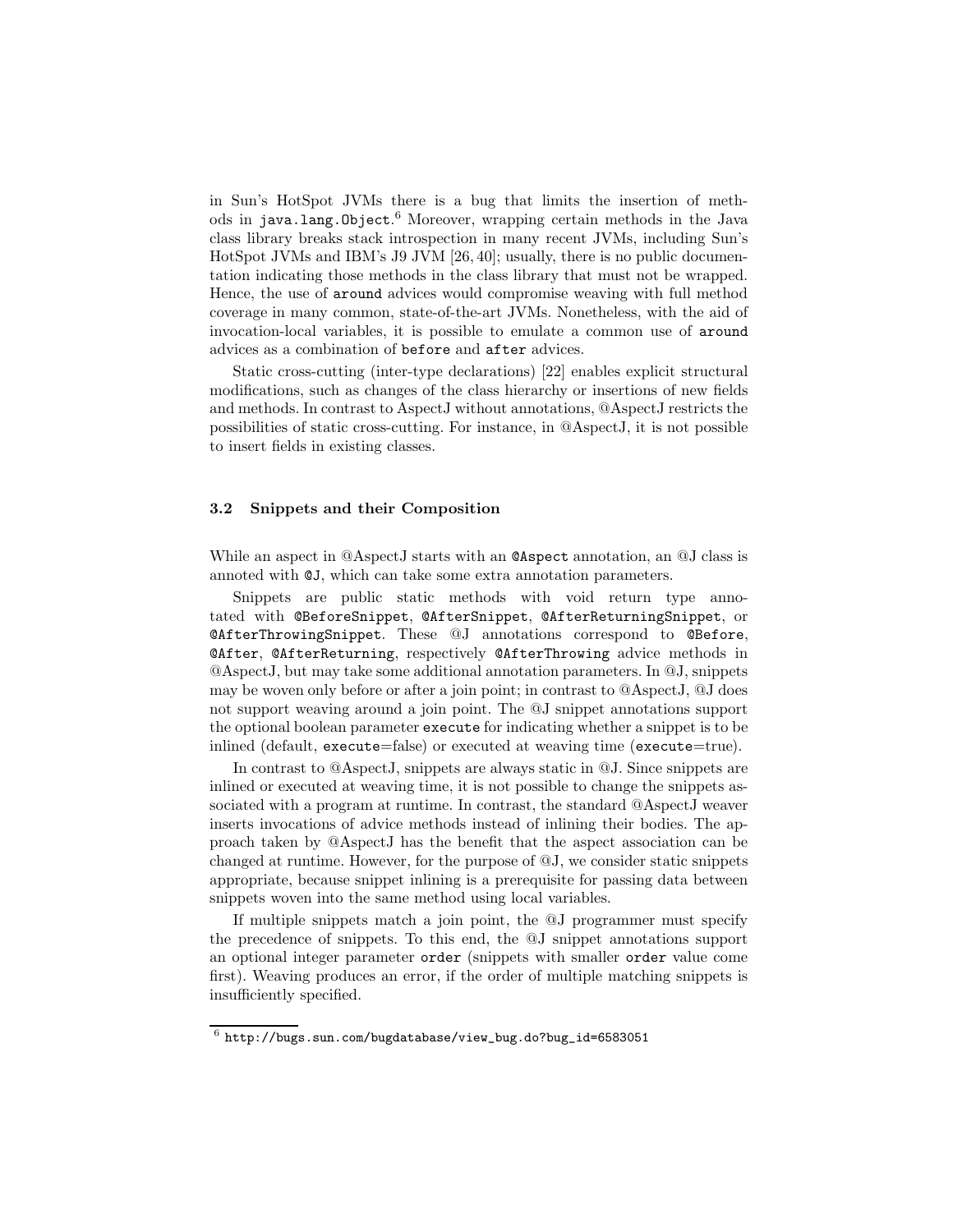#### **3.3 Invocation-local Variables**

@J supports the notion of *invocation-local variables* [38], in order to allow efficient data passing in local variables between snippets. The term "invocation-local" was chosen to imply that the scope of an invocation-local variable is one invocation of a woven method. Invocation-local variables are accessed through public static fields that have @InvocationLocal annotations. Within snippets, invocationlocal variables can be read and written as if they were static fields. For each invocation-local variable accessed in a woven method, a local variable is allocated and the bytecodes that access the corresponding static field are simply replaced with bytecodes for loading/storing from/in the local variable.

Each invocation-local variable is initialized in the beginning of a woven method with the value stored in the corresponding static field, which is assigned only during execution of the static initializer.<sup>7</sup> This implies that the  $\mathcal{Q}J$ class holding the snippets and the invocation-local variables is also loaded in the JVM, although the snippets are never invoked at runtime, and the static fields corresponding to invocation-local variables are assigned values only by the corresponding static initializer. As an optimizing, the initialization of local variables corresponding to invocation-local variables in woven methods is skipped, if the weaver can statically determine that the first access is a write.

#### **3.4 Snippet Execution at Weaving Time**

In many instrumentation-based software engineering tools, we found optimizations where some static analysis is performed at instrumentation time in order to decide whether and how to instrument a particular location in the bytecode. Standard AspectJ does not support the execution of custom analysis code at weaving time, making it impossible to recast such optimizations in aspects.

@J introduces *executable snippets*, which are executed at weaving time. Executable snippets produce weavable results by writing to invocation-local variables. In the woven method, a bytecode sequence is inserted that reproduces the values of the written invocation-local variables. Executable snippets may access only static context information, such as static join points, and must not have any side effects apart from writing to invocation-local variables of primitive type or of type java.lang.String. Executable snippets must not read any invocation-local variable.

Instead of inlining an executable snippet, the @J weaver creates an environment that enables snippet execution for matching join points at weaving time. To this end, the weaver generates a class holding the executable snippets (in a transformed version) and the invocation-local variables. The transformed snippets are instrumented so as to provide the set of written invocation-local variables upon completion. The resulting class is loaded at weaving time, and for each matching join point, the corresponding transformed snippet method is called, passing

<sup>7</sup> The Java memory model [19, 25, 18] ensures that the value assigned by the static initializer is visible to all threads.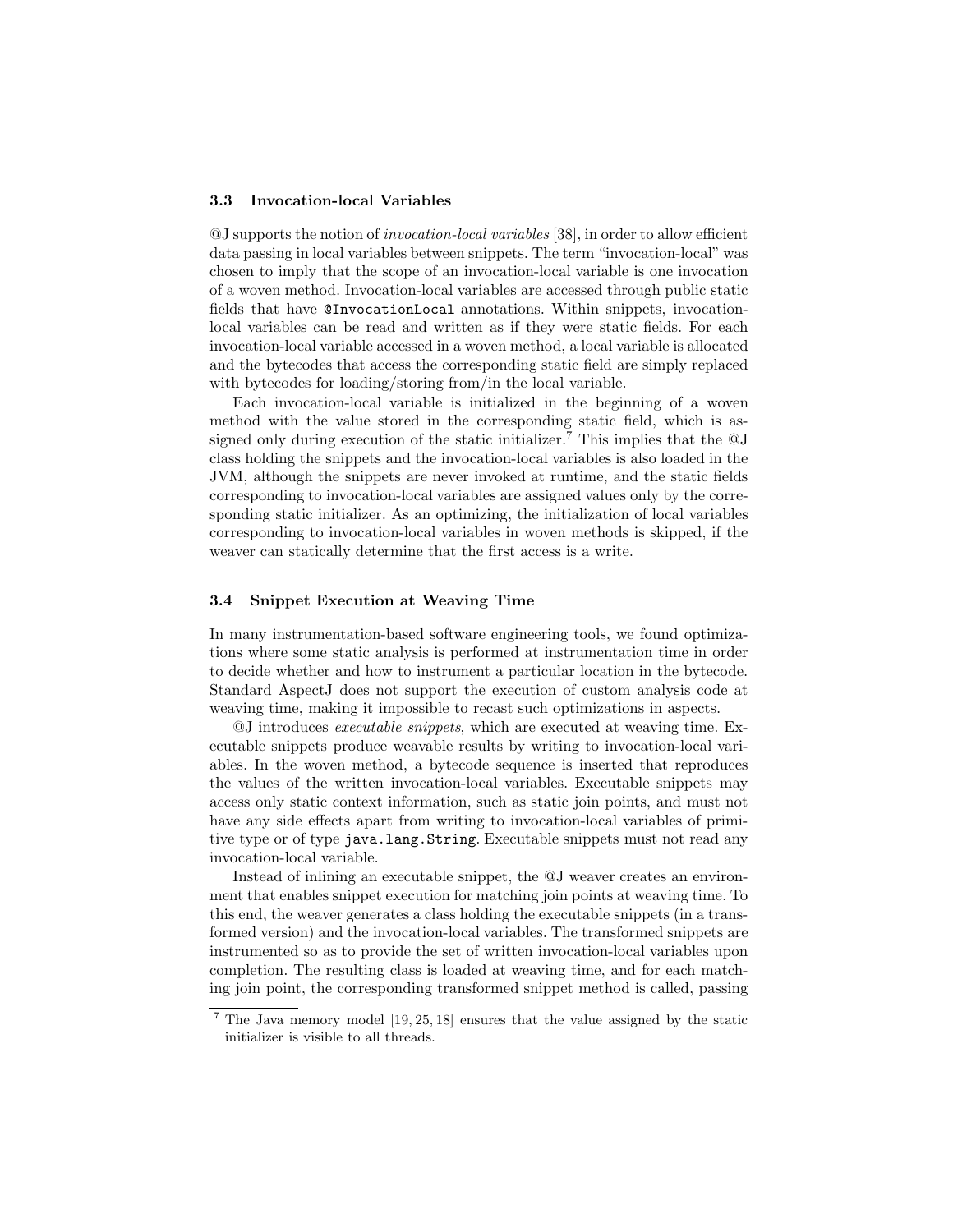the needed static context information of the join point as arguments. Note that this may require allocating static join point instances at weaving time, if an executable snippet makes use of it. After snippet execution, the weaver inlines a bytecode sequence in the woven method that assigns the written invocation-local variables with the respective constants (which are added to the constant pool of the class holding the woven method).

A typical use of an executable snippet is to run some static analysis at weaving time, producing a boolean value in an invocation-local variable indicating whether the join point shall be instrumented. The executable snippet is composed with a normal (inlined) snippet, which is a conditional statement on the value of the boolean invocation-local variable. Evidently, in case the condition is false, the inlined snippet is dead code, which is likely to be eliminated by the justin-time compiler of the JVM. @J does not perform any bytecode optimization, such as dead code elimination, since we assume that the snippet-based software engineering tools will execute on standard, state-of-the-art JVMs, which already include sophisticated optimizations upon bytecode compilation. A detailed example involving an executable snippet is presented below.

# **4 Case Study: Recasting LiLa**

In this section, we discuss an example @J program that recasts the listener latency profiler LiLa [21].

Listener latency profiling helps developers locate slow operations in interactive applications, where the perceived performance is directly related to the response time of event listeners. LiLa<sup>8</sup> is an implementation of listener latency profiling based on ASM [28], a low-level bytecode engineering library.

The response time for handling an event relates to the execution time of an invoked method on an instance of a class implementing the java.util.EventListener interface. In order to reduce profiling overhead, LiLa does not instrument all methods in each subtype of java.util.EventListener, but restricts the instrumentation to those methods that are declared in an interface. Hence, LiLa analyzes the class hierarchy to determine which methods to instrument. This optimization reduces profiling overhead at runtime, because less methods are instrumented.

Even though it is possible to recast the basic profiling functionality of LiLa as an aspect in AspectJ, for example, using the around advice to measure response time by surrounding the execution of every event-related method, the optimization that reduces the number of instrumented methods cannot be performed at weaving time.

In Figure 1, we show how the static analysis at weaving time is implemented in  $@J$  with the executable snippet analyzeNeedsProfiling(...). The result of the snippet execution at weaving time is stored in the invocation-local variable needsProf. The takeStartTime() snippet, which is inlined after the bytecodes

 $8$  http://www.inf.usi.ch/phd/jovic/MilanJovic/Lila/Welcome.html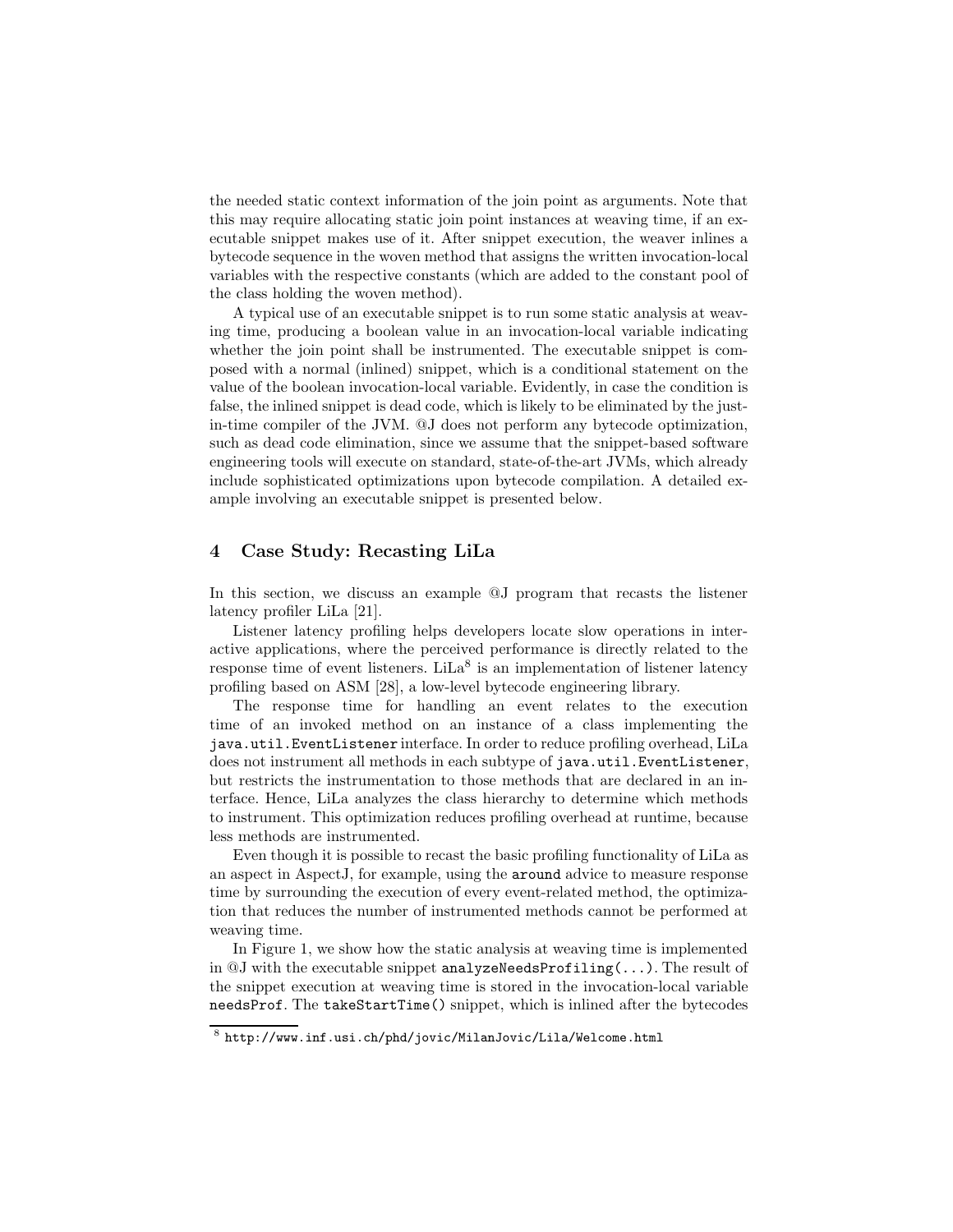that result from executing analyzeNeedsProfiling( $\ldots$ ), records the starting time only if the static analysis determined that profiling was needed. The invocation-local variable start stores the starting time for later use in the same woven method. The takeEndTimeAndProfile(...) snippet intercepts (both normal and abnormal) method completion. The listener object is made accessible within the body of the snippet through the expression "this (listener)" in the pointcut declaration. Whenever the execution time exceeds the given threshold, the method  $\text{profit}(\ldots)$  (not shown in the figure) logs an identifier of the intercepted method (conveyed by the static join point), the target object, and the execution time. This information helps developers locate the causes of potential performance problems due to slow event handling.

The example in Figure 2 illustrates the weaving of an EventListener implementation. For the sake of easy readability, we show the transformations conceptually at the Java level, whereas the @J weaver operates at the bytecode level. The method actionPerformed(ActionEvent) is declared in the implemented interface and needs to be profiled, whereas the method notDeclaredInInterface() does not require profiling. Figure 2(b) shows the result of weaving. The interesting part is how the result of the static analysis is stored in the invocation-local variable needsProf. The woven code is quite long, since there is a significant amount of dead code. A state-of-the-art compiler will detect and eliminate the dead code, yielding the optimized code shown in Figure  $2(c)$ .

#### **5 Related Work**

The AspectBench Compiler (*abc*) [5] eases the extension of AspectJ with new pointcuts [1,11,14]. Even though the new pointcuts of @J could be implemented as an extension using *abc*, we opted for an annotation-based snippet development style in order to rapidly prototype @J features and therefore focus on the weaving part, rather than on the aspect language front-end. In addition, adapting the @AspectJ weaver to use FERRARI [7] for full method coverage turned out to cause less development effort than modifying *abc*.

*Nu* [17] enables extensions using an intermediate language model and explicit join points [32]. *Nu* adopts a fine-grained join point. Similar to @J, it allows to express aspect-oriented constructs in a flexible manner. While *Nu* is based on a customized JVM, @J is compatible with standard JVMs and uses standard Java compilers.

Steamloom [10] provides AOP support at the JVM level, which results in efficient runtime weaving. Steamloom enables the dynamic modification and reinstallation of method bytecodes and provides dedicated support for managing aspects. Steamloom uses its own aspect language and provides a parser to support AspectJ-like pointcuts. Steamloom is based on the Jikes RVM [2] and supports thread-locally deployed aspects. In order to support thread safety, Steamloom uses code snippets that are inserted before every call to advices, so as to verify whether the advice invocation for the current thread should be active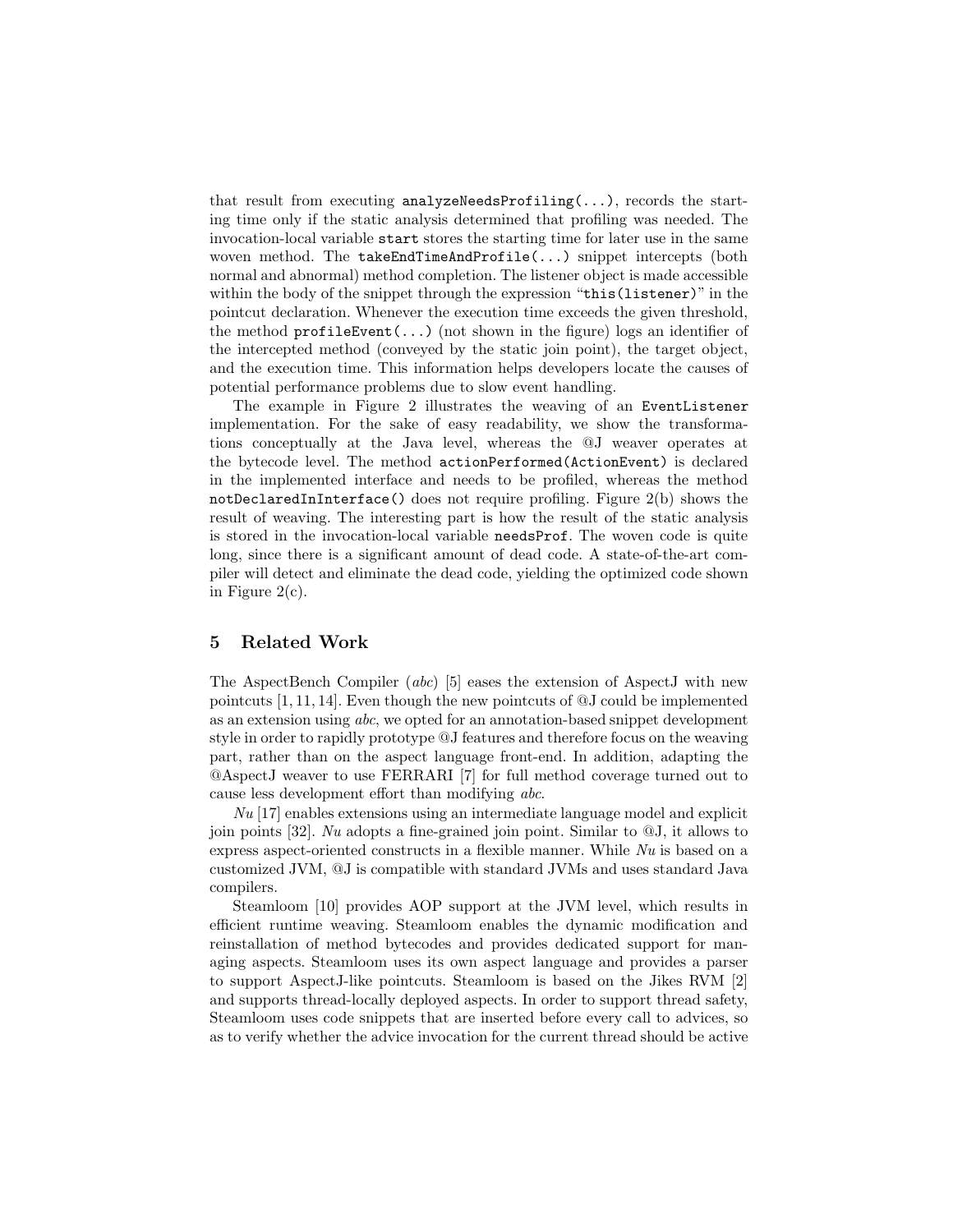```
\sigma.
public class LiLa {
  // listeners executing less than 100 ms (100,000,000 ns) are not logged
  public static final long THRESHOLD_NS = 100L * 1000L * 1000L;
  @InvocationLocal
 public static long start; // stores starting time of listener execution
 @InvocationLocal
  public static boolean needsProf; // stores result of static analysis
  // pointcut matching the execution of any method
  // in any subtype of the EventListener interface
  @Pointcut( "execution(* java.util.EventListener+.*(..))" )
 void listenerExec() {}
  // static analysis at weaving time (result stored in invocation-local variable);
  // jpsp provides method details (package, class, name, signature)
@BeforeSnippet( pointcut = "listenerExec";
                   execute = true;
                   order = 1: )public static void analyzeNeedsProfiling(JoinPoint.StaticPart jpsp) {
    needsProf = isInterfaceMethod(jpsp); // not shown here
  }
  // store starting time upon listener entry, if the static analysis
  // considers profiling necessary
  @BeforeSnippet( pointcut = "listenerExec";
                   order = 2; )
  public static void takeStartTime() {
    if (needsProf) start = System.nanoTime();
  }
  // profile listener execution upon completion, if the static analysis
  // considers profiling necessary and the execution time exceeds the threshold
  @AfterSnippet( pointcut = "listenerExec && this(listener)"; )
  public static void takeEndTimeAndProfile(JoinPoint.StaticPart jpsp,
                                             java.util.EventListener listener) {
    if (needsProf) {
      long exectime = System.nanoTime() - start;
      if (exectime >= THRESHOLD_NS)
        profileEvent(jpsp, listener, exectime); // not shown here
    }
  }
  ...
}
```
**Fig. 1.** Listener latency profiler LiLa expressed in @J

or not. Similar to Steamloom, PROSE [31] also provides aspect support within the JVM. PROSE combines bytecode instrumentation and aspect support at the just-in-time compiler level with an extension of the Jikes RVM. Unfortunately, these approaches require a customized JVM, thus limiting extensibility and portability.

Prevailing AspectJ weavers do not support the execution of custom analysis code at weaving time, which typically only depends on static information. SCoPE [3] is an AspectJ extension that partially solves this problem by allowing analysis-based conditional pointcuts. Similarly, the approach described in [24]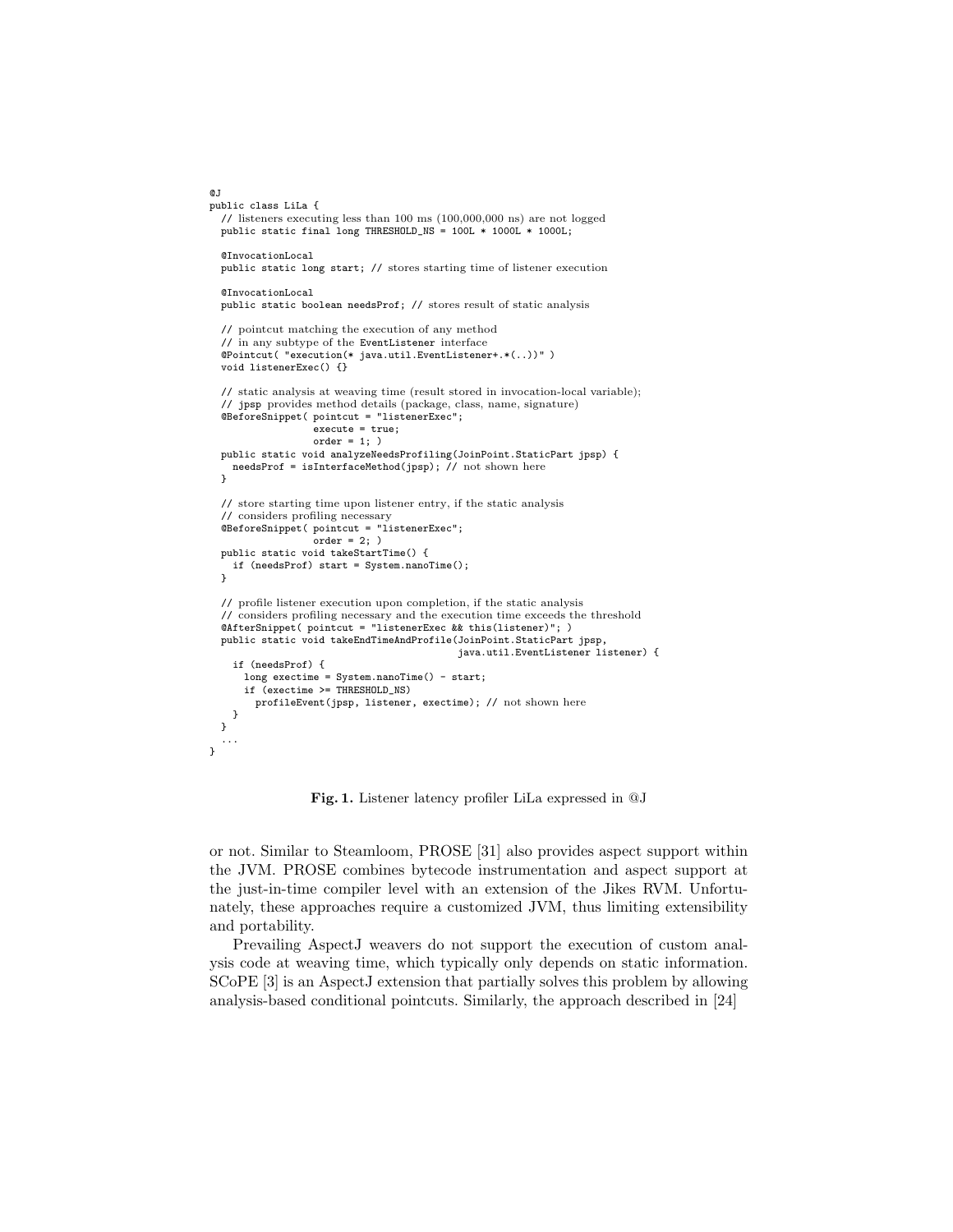**(a) Before weaving:**

```
class ExampleListener implements ActionListener {
 public void actionPerformed(ActionEvent e) { doSomething(); }
  public void notDeclaredInInterface() { doSomethingElse(); }
  ...
}
```
**(b) Woven code:**

```
class ExampleListener implements ActionListener {
 private static final JoinPoint.StaticPart
    jpsp1 = ..., // representing actionPerformed
    jpsp2 = ...; // representing notDeclaredInInterface
 public void actionPerformed(ActionEvent e) {
    long start = 0L;
    boolean needsProf = true;
    if (needsProf) start = System.nanoTime();
    try { doSomething(); }
    finally {
     if (needsProf) {
       long exectime = System.nanoTime() - start;
       if (exectime >= LiLa.THRESHOLD_NS)
          LiLa.profileEvent(jpsp1, this, exectime);
     }
  }
}
 public void notDeclaredInInterface() {
    long start = 0L;
    boolean needsProf = false;
    if (needsProf) start = System.nanoTime();
    try { doSomethingElse(); }
    finally {
     if (needsProf) {
       long exectime = System.nanoTime() - start;
       if (exectime >= LiLa.THRESHOLD_NS)
          LiLa.profileEvent(jpsp2, this, exectime);
     }
   }
 }
  ...
}
```
**(c) Optimized code (e.g., by a just-in-time compiler that eliminates dead code):**

```
class ExampleListener implements ActionListener {
 private static final JoinPoint.StaticPart
    jpsp1 = ..., // representing actionPerformed
    jpsp2 = ...; // representing notDeclaredInInterface
  public void actionPerformed(ActionEvent e) {
   long start = System.nanoTime();
    try { doSomething(); }
    finally {
      long exectime = System.nanoTime() - start;
      if (exectime >= LiLa.THRESHOLD_NS)
       LiLa.profileEvent(jpsp1, this, exectime);
   }
  }
  public void notDeclaredInInterface() { doSomethingElse(); }
  ...
}
```
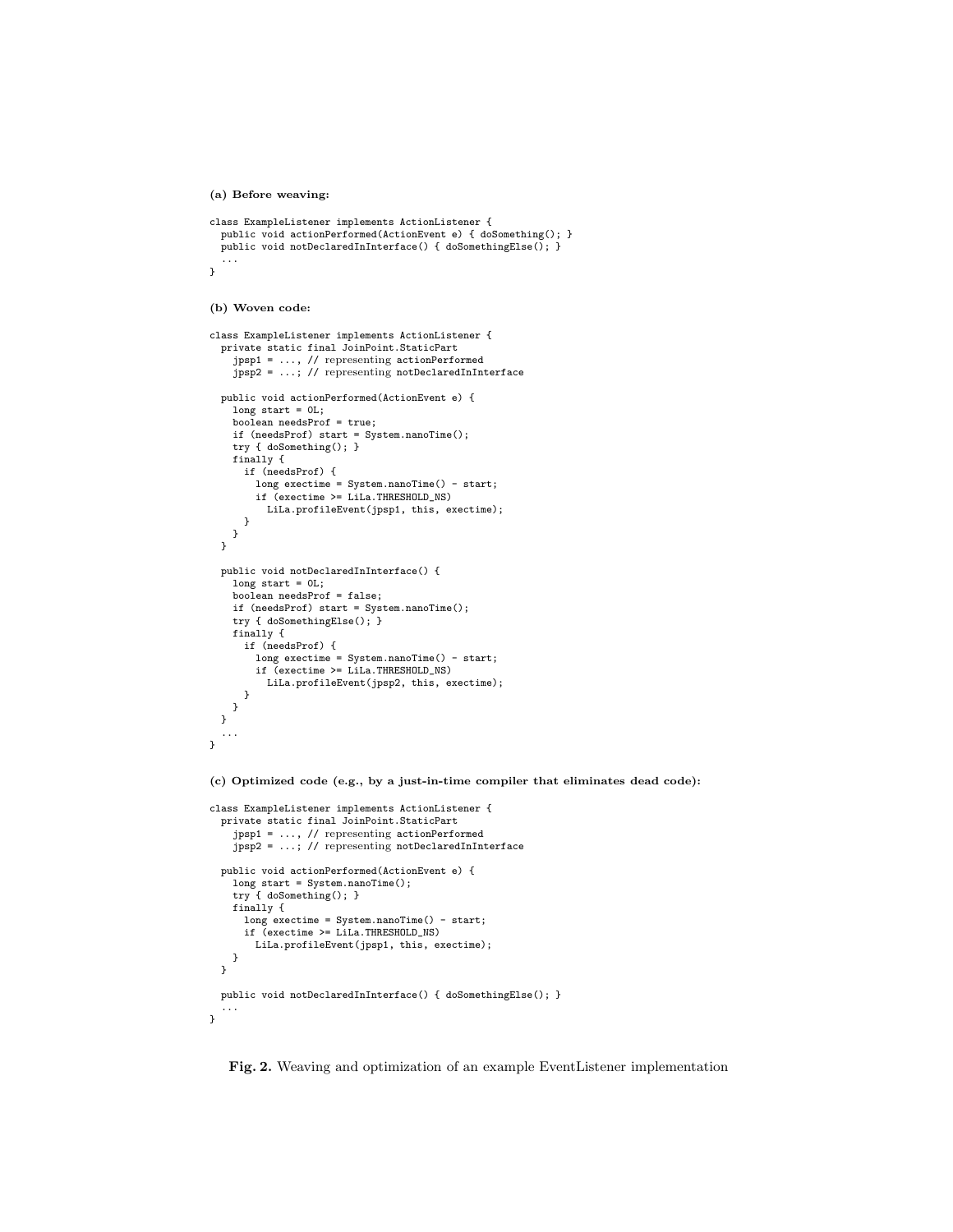enables customized pointcuts that are partially evaluated at weaving time. @J supports custom analysis through snippets that are executed during the weaving.

Maxine [34] is a meta-circular research VM implemented in Java. Maxine uses a layered compiler with different intermediate representations. Instead of writing the code in a particular intermediate representation to add a runtime feature, Maxine allows developers to write snippets directly in Java, which are compiled into the corresponding intermediate representation. This approach decouples runtime features from compiler work. The Ovm [29] virtual machine follows a similar approach, where a high-level intermediate representation eases the customization for building language runtime systems, so as to define new operations and to modify the semantics of existing ones.

# **6 Conclusion**

Low-level bytecode instrumentation is a prevailing technique for implementing tools that perform some kind of dynamic program analysis, such as profiling. As implementing instrumentations at the bytecode level is tedious and error-prone, specifying dynamic analysis tools with high-level AOP is a promising approach for reducing tool development costs, for improving maintainability, and for easing extension of the tools.

Unfortunately, many prevailing AOP frameworks, such as AspectJ, lack certain features that are important for developing efficient dynamic analysis tools for certain purposes. We identified two missing features in AspectJ that we consider essential for tool development: efficient data passing between woven advices in local variables, and the execution of custom static analyses at weaving time.

In this paper, we propose the annotation-based AOP framework @J, which is based on @AspectJ and incorporates support for these two features. As examples, we recast an existing tool based on low-level bytecode manipulation as an @J program, illustrating the use of @J's distinguishing features. The resulting tool is compactly implemented within a few lines of code.

Regarding limitations, @J suffers from the same problem as any other framework relying on Java bytecode instrumentation. The JVM imposes strict limits on certain parts of a class file (e.g., the method size is limited); these limits may be exceeded by the code inserted upon aspect weaving. Our approach aggravates this issue by inlining snippets, usually increasing the code bloat. Nonetheless, we have not yet encountered any problems due to code growth in practice.

# **7 Acknowledgements**

The work presented in this paper has been supported by the Swiss National Science Foundation as part of the project FERRARI (project number 200021- 118016/1).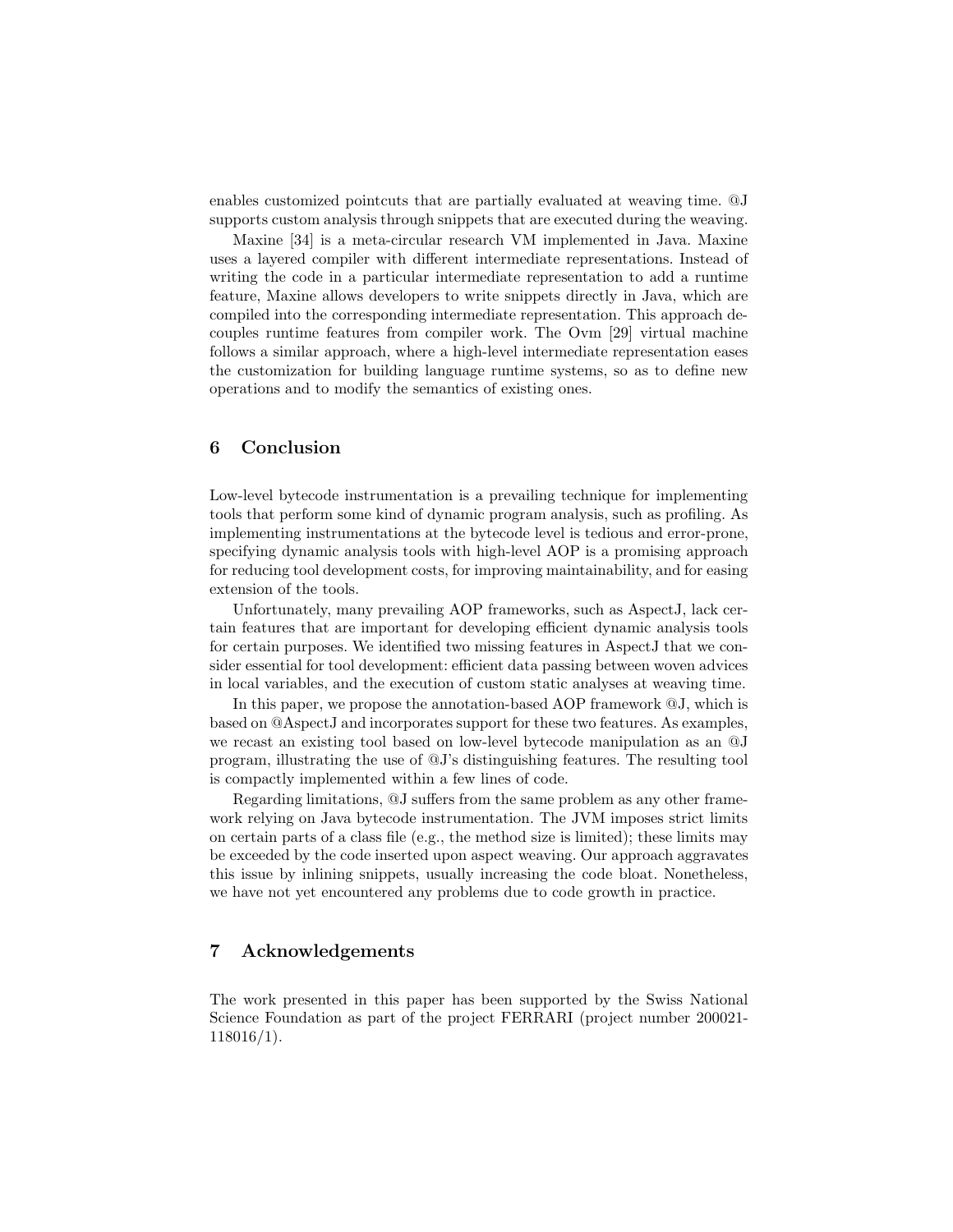### **References**

- 1. S. Akai, S. Chiba, and M. Nishizawa. Region pointcut for AspectJ. In *ACP4IS '09: Proceedings of the 8th Workshop on Aspects, Components, and Patterns for Infrastructure Software*, pages 43–48, New York, NY, USA, 2009. ACM.
- 2. B. Alpern, C. R. Attanasio, J. J. Barton, B. Burke, P. Cheng, J.-D. Choi, A. Cocchi, S. J. Fink, D. Grove, M. Hind, S. F. Hummel, D. Lieber, V. Litvinov, M. F. Mergen, N. Ngo, J. R. Russell, V. Sarkar, M. J. Serrano, J. C. Shepherd, S. E. Smith, V. C. Sreedhar, H. Srinivasan, and J. Whaley. The Jalapeño virtual machine. *IBM Systems Journal*, 39(1):211–238, 2000.
- 3. T. Aotani and H. Masuhara. SCoPE: an AspectJ compiler for supporting userdefined analysis-based pointcuts. In *AOSD '07: Proceedings of the 6th international conference on Aspect-oriented software development*, pages 161–172, New York, NY, USA, 2007. ACM.
- 4. S. Artzi, S. Kim, and M. D. Ernst. ReCrash: Making Software Failures Reproducible by Preserving Object States. In J. Vitek, editor, *ECOOP '08: Proceedings of the 22th European Conference on Object-Oriented Programming*, volume 5142 of *Lecture Notes in Computer Science*, pages 542–565, Paphos, Cyprus, 2008. Springer-Verlag.
- 5. P. Avgustinov, A. S. Christensen, L. J. Hendren, S. Kuzins, J. Lhoták, O. Lhoták, O. de Moor, D. Sereni, G. Sittampalam, and J. Tibble. abc: An extensible AspectJ compiler. In *AOSD '05: Proceedings of the 4th International Conference on Aspect-Oriented Software Development*, pages 87–98, New York, NY, USA, 2005. ACM Press.
- 6. L. D. Benavides, R. Douence, and M. Südholt. Debugging and testing middleware with aspect-based control-flow and causal patterns. In *Middleware '08: Proceedings of the 9th ACM/IFIP/USENIX International Conference on Middleware*, pages 183–202, New York, NY, USA, 2008. Springer-Verlag New York, Inc.
- 7. W. Binder, J. Hulaas, and P. Moret. Advanced Java Bytecode Instrumentation. In *PPPJ'07: Proceedings of the 5th International Symposium on Principles and Practice of Programming in Java*, pages 135–144, New York, NY, USA, 2007. ACM Press.
- 8. W. Binder, J. Hulaas, P. Moret, and A. Villazón. Platform-independent profiling in a virtual execution environment. *Software: Practice and Experience*, 39(1):47–79, 2009. http://dx.doi.org/10.1002/spe.890.
- 9. W. Binder, A. Villazón, D. Ansaloni, and P. Moret. @J Towards Rapid Development of Dynamic Analysis Tools for the Java Virtual Machine. In *VMIL '09: Proceedings of the 3th Workshop on Virtual Machines and Intermediate Languages for emerging modularization mechanisms*, New York, NY, USA, 2009. ACM.
- 10. C. Bockisch, M. Arnold, T. Dinkelaker, and M. Mezini. Adapting virtual machine techniques for seamless aspect support. In *OOPSLA '06: Proceedings of the 21st annual ACM SIGPLAN conference on Object-oriented programming systems, languages, and applications*, pages 109–124, New York, NY, USA, 2006. ACM.
- 11. E. Bodden and K. Havelund. Racer: Effective Race Detection Using AspectJ. In *International Symposium on Software Testing and Analysis (ISSTA), Seattle, WA, July 20-24 2008*, pages 155–165, New York, NY, USA, 07 2008. ACM.
- 12. F. Chen, T. F. Serbanuta, and G. Rosu. jPredictor: A Predictive Runtime Analysis Tool for Java. In *ICSE '08: Proceedings of the 30th international conference on Software engineering*, pages 221–230, New York, NY, USA, 2008. ACM.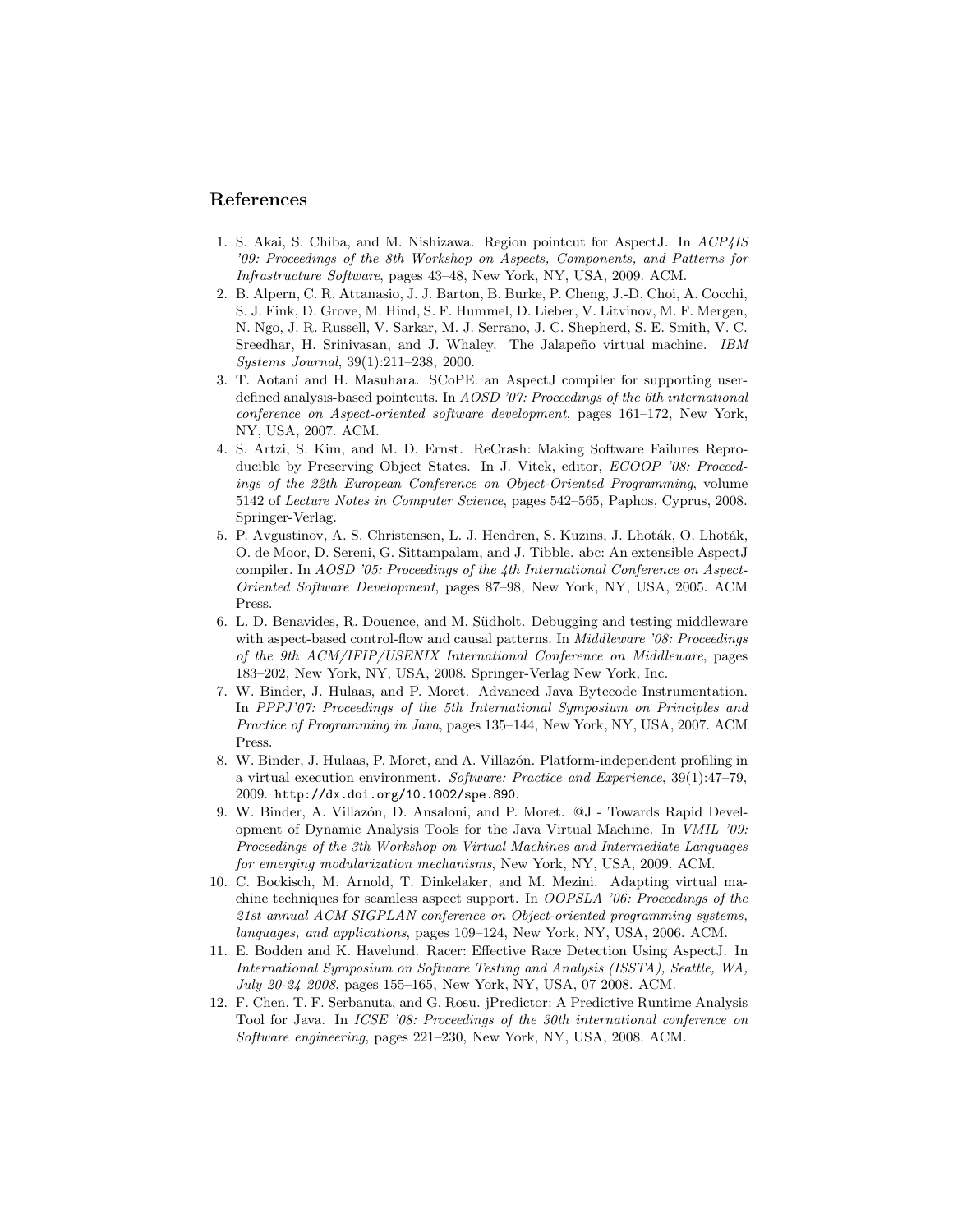- 13. S. Chiba. Load-time structural reflection in Java. In *Proceedings of the 14th European Conference on Object-Oriented Programming (ECOOP'2000)*, volume 1850 of *Lecture Notes in Computer Science*, pages 313–336. Springer Verlag, Cannes, France, June 2000.
- 14. B. De Fraine, M. Südholt, and V. Jonckers. StrongAspectJ: flexible and safe pointcut/advice bindings. In *AOSD '08: Proceedings of the 7th international conference on Aspect-oriented software development*, pages 60–71, New York, NY, USA, 2008. ACM.
- 15. M. Dmitriev. Profiling Java applications using code hotswapping and dynamic call graph revelation. In *WOSP '04: Proceedings of the Fourth International Workshop on Software and Performance*, pages 139–150. ACM Press, 2004.
- 16. B. Dufour, L. Hendren, and C. Verbrugge. \*J: A tool for dynamic analysis of Java programs. In *OOPSLA '03: Companion of the 18th Annual ACM SIGPLAN Conference on Object-Oriented Programming, Systems, Languages, and Applications*, pages 306–307, New York, NY, USA, 2003. ACM Press.
- 17. R. Dyer and H. Rajan. Nu: A dynamic aspect-oriented intermediate language model and virtual machine for flexible runtime adaptation. In *AOSD '08: Proceedings of the 7th International Conference on Aspect-oriented Software Development*, pages 191–202, New York, NY, USA, 2008. ACM.
- 18. B. Goetz, T. Peierls, J. Bloch, J. Bowbeer, D. Holmes, and D. Lea. *Java Concurrency in Practice*. Addison-Wesley, 2006.
- 19. J. Gosling, B. Joy, G. L. Steele, and G. Bracha. *The Java Language Specification, Third Edition*. The Java Series. Addison-Wesley, 2005.
- 20. E. Hilsdale and J. Hugunin. Advice weaving in AspectJ. In *AOSD '04: Proceedings of the 3rd International Conference on Aspect-Oriented Software Development*, pages 26–35, New York, NY, USA, 2004. ACM.
- 21. M. Jovic and M. Hauswirth. Measuring the performance of interactive applications with listener latency profiling. In *PPPJ '08: Proceedings of the 6th international symposium on Principles and practice of programming in Java*, pages 137–146, New York, NY, USA, 2008. ACM.
- 22. G. Kiczales, E. Hilsdale, J. Hugunin, M. Kersten, J. Palm, and W. G. Griswold. An overview of AspectJ. In J. L. Knudsen, editor, *Proceedings of the 15th European Conference on Object-Oriented Programming (ECOOP-2001)*, volume 2072 of *Lecture Notes in Computer Science*, pages 327–353, 2001.
- 23. G. Kiczales, J. Lamping, A. Menhdhekar, C. Maeda, C. Lopes, J.-M. Loingtier, and J. Irwin. Aspect-Oriented Programming. In M. Akşit and S. Matsuoka, editors, *Proceedings of European Conference on Object-Oriented Programming*, volume 1241, pages 220–242. Springer-Verlag, Berlin, Heidelberg, and New York, 1997.
- 24. K. Klose, K. Ostermann, and M. Leuschel. Partial evaluation of pointcuts. In *PADL*, pages 320–334, 2007.
- 25. J. Manson, W. Pugh, and S. V. Adve. The Java Memory Model. In *POPL '05: Proceedings of the 32nd ACM SIGPLAN-SIGACT symposium on Principles of programming languages*, pages 378–391, New York, NY, USA, 2005. ACM.
- 26. P. Moret, W. Binder, and A. Villaz´on. CCCP: Complete calling context profiling in virtual execution environments. In *PEPM '09: Proceedings of the 2009 ACM SIGPLAN Workshop on Partial Evaluation and Program Manipulation*, pages 151– 160, Savannah, GA, USA, 2009. ACM.
- 27. NetBeans. The NetBeans Profiler Project. Web pages at http://profiler. netbeans.org/.
- 28. ObjectWeb. ASM. Web pages at http://asm.objectweb.org/.